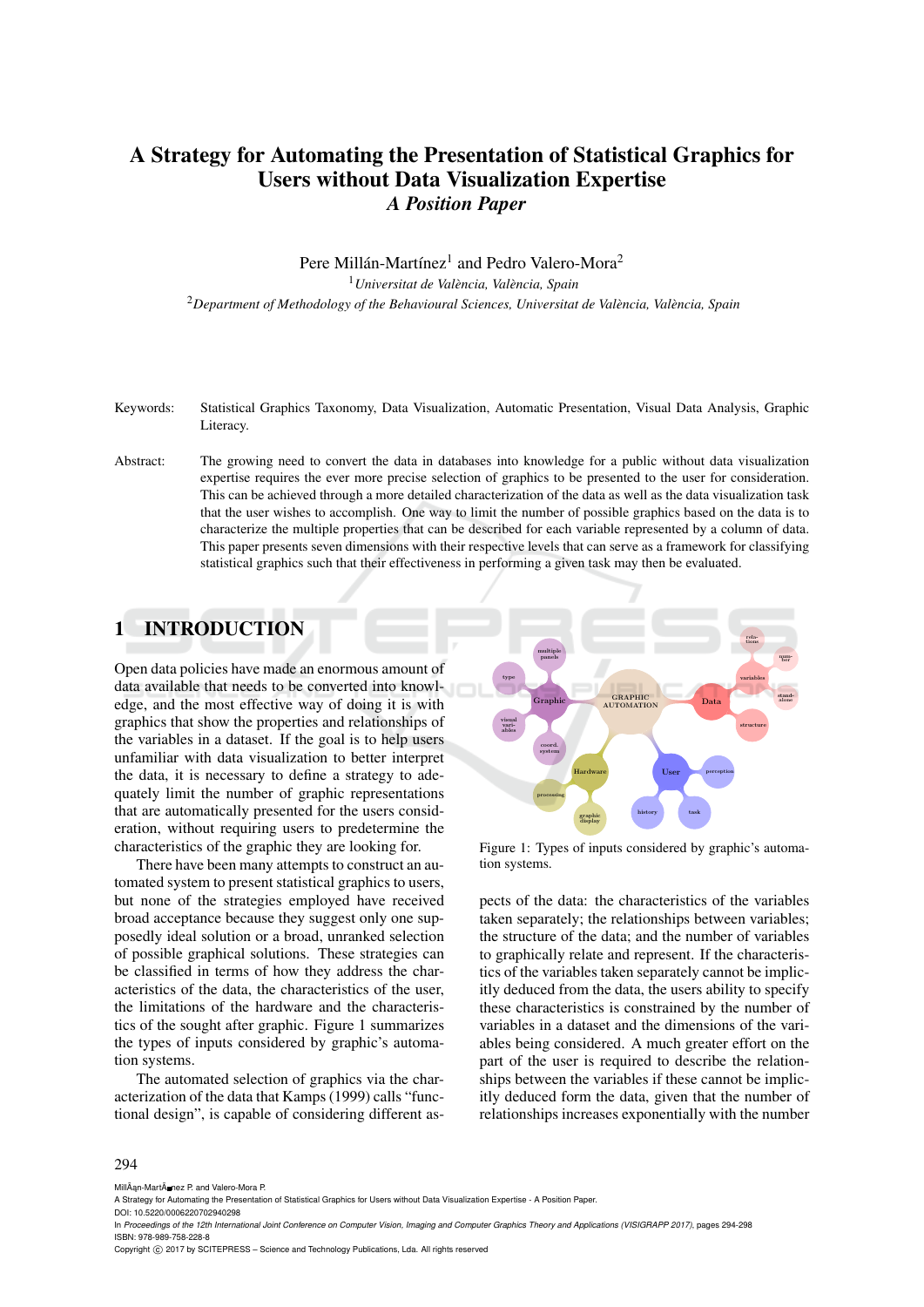of variables to be related. Additionally, selecting the graphic types to be presented based on the structure of the data may not be useful given that the structure of data may be easily changed without losing the information.

With respect to the characteristics of the user, we may consider: human perceptual capabilities, or what Kamps (1999) calls "perceptual design"; the questions the user is seeking answers to, or what Casner (1990) calls "task-based graphic design"; and finally user preferences as deduced from a users graphic selection history, which is known as a "recommender system". Graphic automations that rely on any of these user characteristics require that the gamut of possible graphic representations be previously limited based on the characteristics of the data; otherwise the system might evaluate and suggest graphics that cannot be constructed from the data.

Hardware limitations have more of an impact on aesthetics and usability than in the selection of the graphic types to be presented, especially considering that the users of databases tend to work on desktop computers with a broadband internet connection; therefore, these limitations can be overlooked a priori when classifying statistical graphics.

With respect to the characteristics of the sought after graphic, an automated system could require the user to define the coordinate system, the visual variables to be used, the more or less generic graphic type, or its possible decomposition into multiple panels. Defining any of these, however, requires a certain degree of data visualization knowledge; therefore, this strategy is not suited for users who are not all that familiar with data visualization.

When thinking about an automated graphic selection system for users who are not that familiar with data visualization, the strategy is to identify those graphics that could possibly work based on the data and thus restrict the selection to only those that can perform a specific purpose with the greatest effectiveness.

Of the various aspects of data characteristics, the characterization of variables taken separately is a very effective method because it allows us to breakdown the problem of what types of graphics to present into three parts; the number of variables to be represented; the dimensions to be considered to characterize those variables; and the mutually exclusionary levels to be considered for each dimension. However, the strategies used thus far by automated graphic systems have not tried to classify statistical graphics based on a multidimensional characterization of the variables taken separately.

The aim of this paper is to identify the various di-

mensions of characteristics that can be described for a variable as represented in a data column, and that can then be used to limit the gamut of graphics to be evaluated prior to presenting it to the user. Before doing so, we will review the state of the art in automated graphic selection and then present a list of dimensions with mutually exclusive levels that make it possible to limit the set of possible graphic types.

### 2 PREVIOUS WORKS

Bertin (1967, p.34) refers to the components of the various variable measurement scales as levels of organization, and he distinguishes three such levels: qualitative for those concepts that can simply be differentiated; ordered for those variables that have an inherent sequence; and quantitative for those with a quantifiable quality. Another characteristic Bertin uses to limit the gamut of acceptable graphics is the length of a variable, defined by Bertin (1967, p.33) as the number of divisions that make it possible to identify them as short variables if their length is equal to or less than four, long variables if their length is greater than 15, and medium variables for those with lengths between five and 15. This classification yields two dimensions with three levels each. Ware (2004, p.24) relates Bertins measurement scales with those of Stevens (1946) and distinguishes 4 levels of variable attributes: nominal, ordinal, interval and ratio.

Another classification is proposed by Bachi (1968, p.10), who characterizes variables according to sequence type, such as linear, circular, geographical and unordered qualitative sequences. Further, Bachi identified subcategories for linear sequences, differentiating quantitative, temporal and qualitative linear sequences. Bachi also identified subcategories for geographic sequences, distinguishing between distribution and movement. This classification yields one dimension with seven levels.

The BHARAT system (Gnanamgari, 1981), a pioneer in the automated presentation of graphics, uses multiple dimensions to characterize variables, such as: continuity, totality, cardinality (defined as the number of unique values for a variable), units and range. From these five dimensions, Gnanamgari identifies levels for only the first two, which are dichotomous, and for the other three he establishes ad hoc rules to evaluate the graphics to be presented to the user.

Other systems, such as APT (Mackinlay, 1986), BOZ (Casner, 1990) and Vista (Senay and Ignatius, 1994) also use Bertins levels of organization, but not his variable length classification. Thus, their charac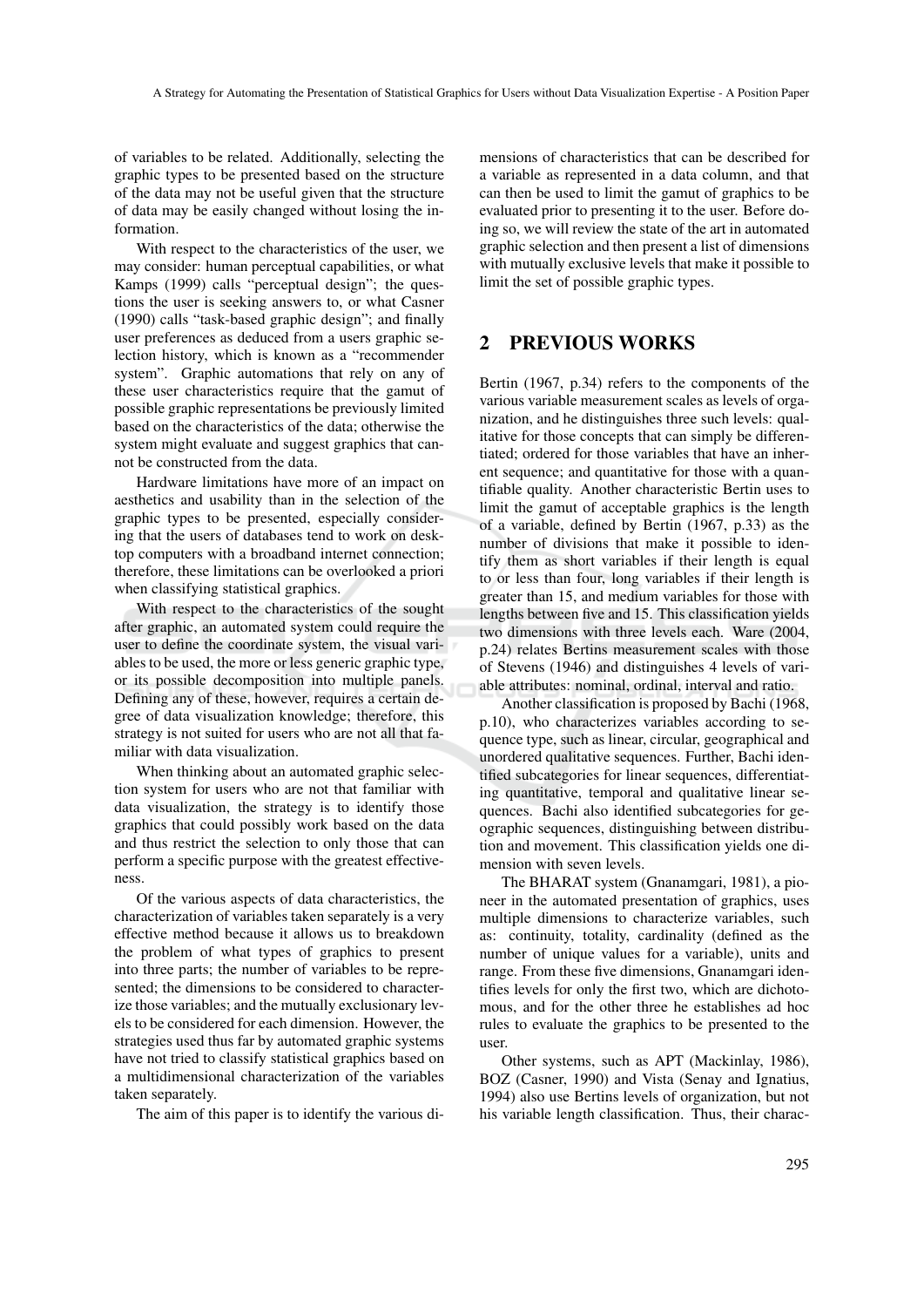terization is unidimensional with three levels. This characterization has variants, such as that used in SAGE (Roth and Mattis, 1990), which subdivides the ordinal and cardinal levels according to whether they refer to amounts or reference values, and adds a second dimension that refers to the fundamental physical magnitudes of time, space, temperature and mass. The NSP system (Robertson, 1990) distinguishes variables according to whether they are nominal or ordinal. Further, for nominal variables, it distinguishes between those with multiple values and those with one single value, and for ordinal variables, it distinguishes between discrete and continuous values, thus yielding only one dimension with 4 levels. The Polaris system (Stolte et al., 2002) only distinguishes between ordinal and quantitative levels, while the Tableau system (Mackinlay et al., 2007), which derived from Polaris, distinguishes between the categorical level, with three sublevels based on whether the values are normal, dates or geographical units, and the quantitative level with two sublevels, based on whether the variables are predictor or response variables, thus yielding one dimension with 5 levels. Lastly, the VizRec recommender system (Mutlu et al., 2015) distinguishes 3 levels based on whether the variables are categorical, temporal or numeric.

# 3 CHARACTERIZATION OF VARIABLES TAKEN SEPARATELY

HNC

Usually the variables stored in a database are characterized based on the memory reserved by the computer system to store variable values. Thus we end up with, for example, datatype classifications such as Boolean, text strings of a predefined maximum length, numeric values that can be whole or real numbers with an established decimal point precision, etc. The characterization we propose is based on the properties that can be described for each column of values for a variable, which may affect the selection of one graphic over another.

#### 3.1 Characterization Dimensions

Graphic Measurement Scale. Variables can be classified according to measurement scale, and we can distinguish between qualitative and quantitative variables, the difference being that the values of the former cannot be summed up. Among the qualitative variables, we can distinguish between unordered and ordered, the difference being that the values of the latter maintain a lesserto-greater relationship. Among the quantitative variables, we can distinguish three levels: conventionally bounded scalar values, which are measured on an interval scale, such as the temperature in Celsius degrees; scalars bounded on one end, which are measured on a ratio scale, such as a persons age; and lastly scalars bounded on two ends, which are measured on an absolute scale, such as the probability of a certain event occurring, which is bounded between zero and one. A variable can transform its measurement scale in the direction of greater to lesser restrictions; for instance, scalars bounded on two ends can be transformed into scalars bounded on one end, and these can in turn be transformed into conventionally bounded scalars, which can then be transformed into ordered categories that can then be transformed into unordered categories. The graphic measurement scale allows us to distinguish, for example, between a simple point graph, a simple bar chart and a dichotomous pie chart.

- Cardinality Factor. This dimension relates the cardinality of a variables data (meaning the actual number of unique values in the data) with the cardinality of the variable (this being the potential number of observable values). This dimension distinguishes between sample type values (when the values in the data are few compared to those that can be potentially observed or of interest) and population type variables (when the values in the data coincide or practically coincide with those that can be potentially observed or of interest). Population type values are typically factors, categories or equidistant intervals of quantitative variables within an interval of interest. The cardinality factor allows us to distinguish, for example, between a histogram and a point graph with drop lines that connect points to one of its axes.
- Sequentiality. This dimension addresses the possibility that the order in which a variables values appear in a data column contains information about the sequence in which they were observed. Typically, this order is found in the "date" variable of a temporal series, but information on sequence can be contained in any data column with sequentially ordered values. Sequentially ordered data columns can be transformed into non-sequentially ordered data columns when the position of the data in the column is irrelevant in the graphic representation to be suggested. Sequentiality allows us to distinguish, for instance, between a scatter plot and a scatter plot with points connected by a line that follows a sequence.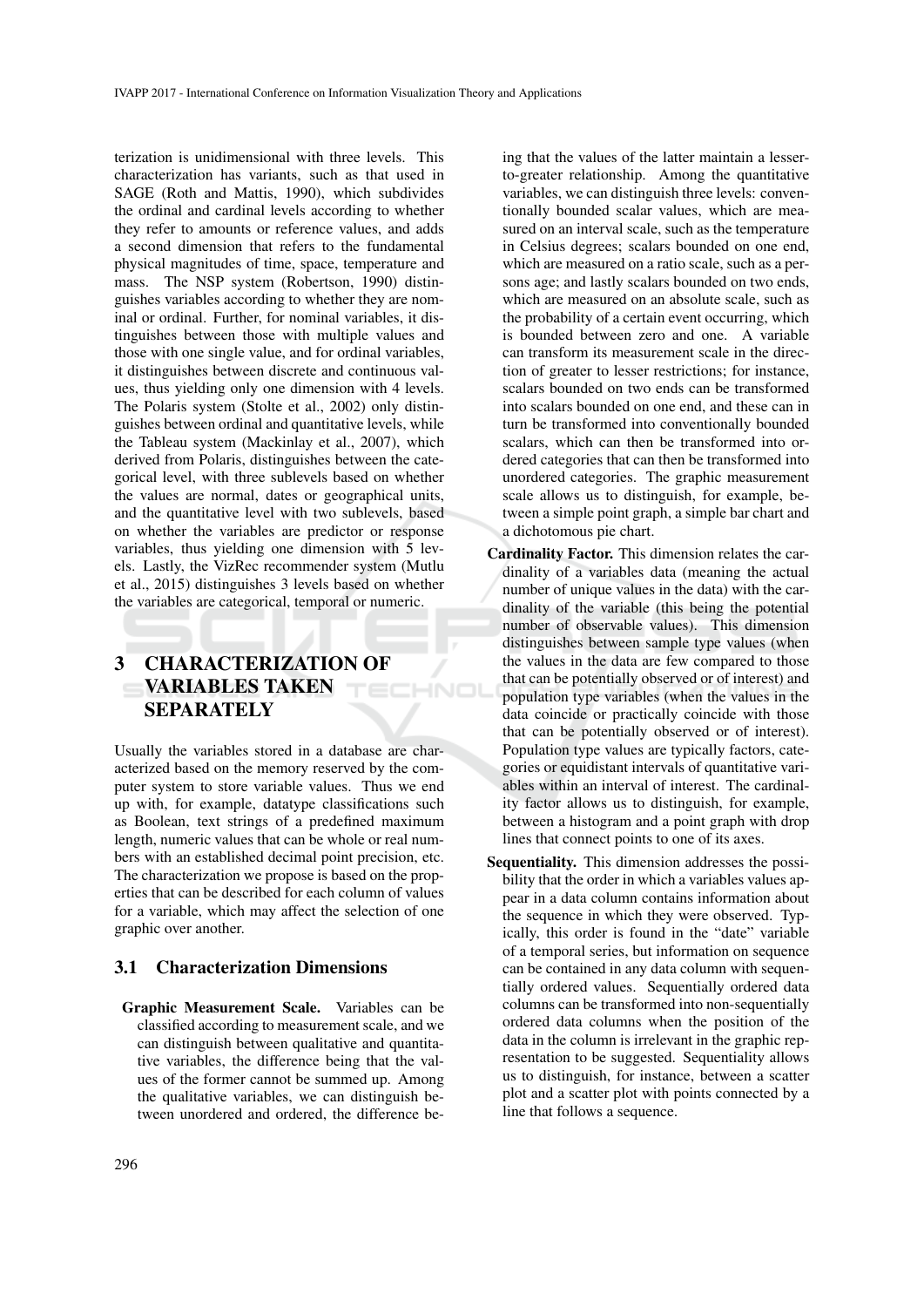- Cyclicality. Cyclicality, meaning the domains cyclic or non-cyclic character, concerns only quantitative and ordered qualitative variables, since unordered qualitative variables lack an inherent order. Periodic variables can sometimes be transformed into aperiodic variables and vice versa, as is the case, for example, with the variable "time" depending on the data analysis being performed. The characterization of a variable as cyclic is especially important when determining whether to suggest graphics with polar, cylindrical and spherical coordinate systems.
- Explicitness. A variables explicitness helps us distinguish the explicit level, when the value scale must be represented graphically, from the ambiguous level, when the scale should not be represented graphically, but other characteristics should be, such as the number of values or the unique values contained in a data column. An explicit variable can be transformed into an ambiguous variable by simply omitting the scale values, and vice versa. A clear example of a variable represented in an ambiguous manner is the various observations of value pairs for two variables in a scatter plot, where each point can be discerned, but not the order that it occupies in the data column nor the name of the corresponding informant.
- Variable Length. This dimension was defined by Bertin (1967) as the number of unique values that it is useful to identify, and that influences the use of one visual variable over another and the use of translations, rotations and reflections. As previously noted, Bertin distinguishes between short, medium and long variables, but automated graphic systems tend to establish ad hoc rules when evaluating what graphics to present. The levels that we believe are the most relevant are: variables with a unique value, such as the name of the winner of a race or an observed temperature, since many graphical methods were developped to represent single observations; dichotomous variables that are very common in datasets and may suggest the use of reflections to facilitate the comparison between pairs of observations; and variables with lengths greater than two. A length threshold of between 5 and 12 could also be established to identify, for example, variables susceptible to being represented via multiple panels or a retinal visual variable instead of a spatial visual variable. The ideal number of levels in this dimension depends on the accuracy that is intended in a graphics automation system.
- Georeferencing. This dimension is applicable only to qualitative variables and considers the possi-

bility that these categories can be linked with geospatial points, lines and polygons. The characterization of a variable as georeferenced allows us to present values as postal, census and political units on a map.

### 4 DISCUSSION

The dimensions presented above allow us to divide the domain of known graphics in ever more limited subgroups, but if we consider the possible transformations between levels for each dimension, the gamut of possible graphics expands. Using the graphic measurement scale, for example, enables us to divide single-variable graphics into five groups, two-variable graphics into fifteen groups, and three-variable graphics into 35 groups. If we also use the cardinality factor, the possible combinations for single-variable graphics increases to 10, for two-variable graphics it grows to 55, and for three-variable graphics it jumps to 220. Thus, the use of successive dimensions allows us to more precisely narrow the set of appropriate graphics.

The multidimensional characterization of variables taken separately has few comparable antecedents. The characterization implemented by the BHARAT system comes closest. It considers continuity, totality, cardinality, units and range, but identifies dichotomous levels for only the former two dimensions and establishes ad hoc thresholds for the other dimensions when evaluating which graphics to present to the user. Because the automated presentation of one graphic or another requires the classification of graphics based on the dimensions of the variables represented, we believe that it is necessary to unambiguously define each level and limit them to a reduced number. It is for this reason that we have not introduced dimensions such as, for example, units of measurement; doing so would produce as many levels as combinations of fundamental magnitudes.

Once graphics have been classified according to a multidimensional characterization of the data, we can then further reduce the gamut of graphics to be presented to the user by using a multidimensional characterization of the tasks to be performed, as proposed by Schulz et al. [2013]. In order to evaluate the task performance efficiency of a graphic drawn from a gamut of possibilities based on the data, it is necessary to include information provided by the user, whether via experiments that measure a users task performance efficiency with respect to a gamut of graphics, the score users give to the graphic-task binominal, or a users graphic selection history when that information